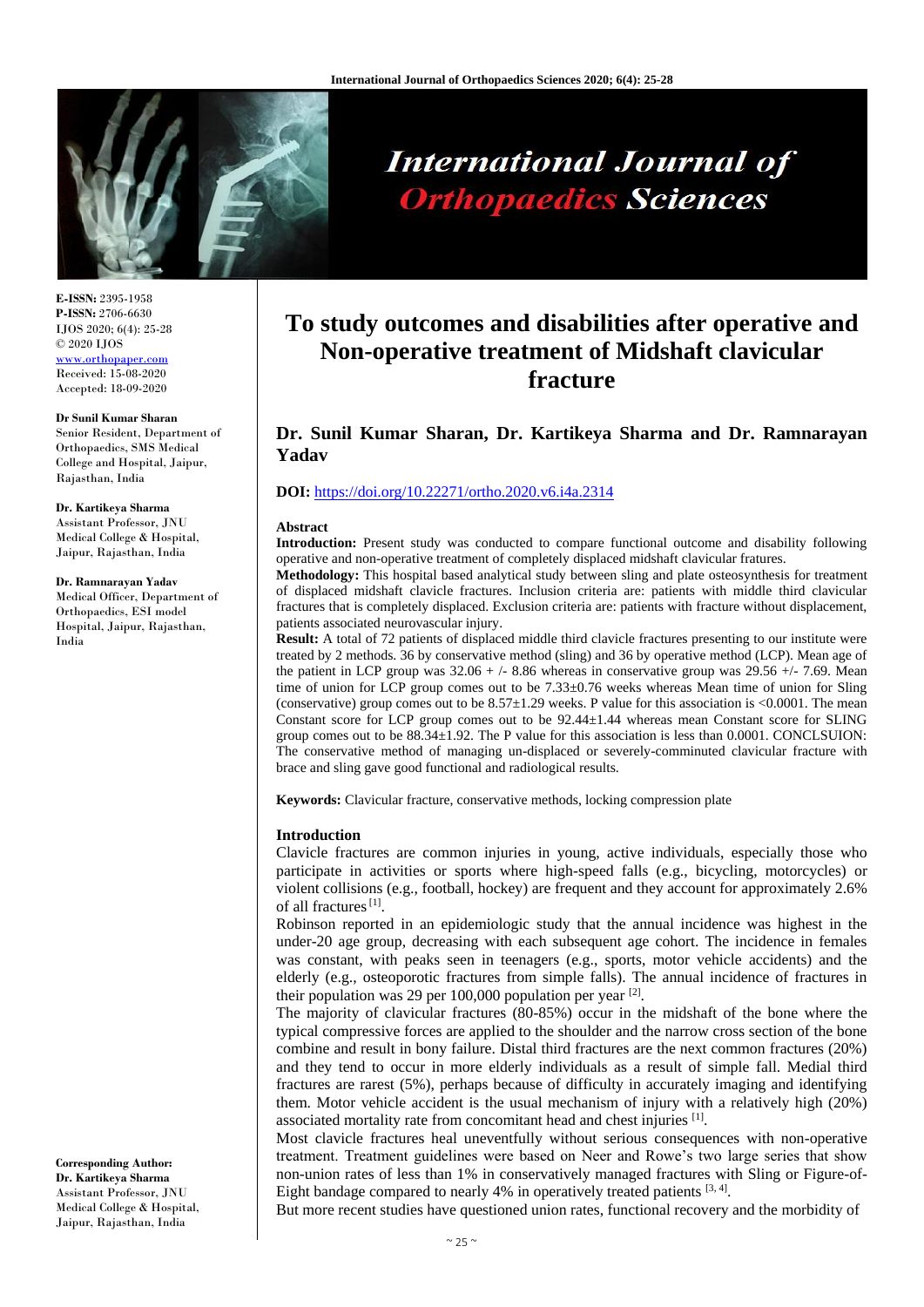malunions after conservative management. These concerns led the Canadian Orthopaedic Trauma Society to initiate a multicentre prospective randomized controlled trial to compare non operative treatment with a Figure of 8 clavicle bandage and operative plate fixation for displaced clavicular fractures. They concluded that operative treatment resulted in improved functional outcomes and lower rates of malunion and non-union. Complications occurred in 23 (37%) of 62 patients treated operatively compared to 31 (63%) of 49 treated non operatively [5].

Operative treatment consists of open reduction and internal fixation with plates and screws or intramedullary nail. Plating techniques continue to evolve. Newer precontoured locking plates allow more accurate fitting while maintaining strength; compared to previously used locking compression plates and reconstruction plates.

Results of more commonly used conservative modality have been preferred method but recent reports in literature suggesting superiority of surgical treatment led us to contemplate this study to compare the two modalities assess outcome.

### **Material and Methods**

This hospital based analytical study between sling and plate osteosynthesis for treatment of displaced midshaft clavicle fractures was carried out from January 2013 to June 2014 in 72 cases (36 each group) patients admitted in Department of Orthopaedics, SMS Hospital, Jaipur in accordance with the following criteria.

**Inclusion Criteria are:** patients with middle third clavicular fractures that is completely displaced, patients within 7 days of injury, patients age between 18 and 70 years and patient willingness to provide written informed consent are included. **Exclusion criteria are:** patients with fracture without displacement, patients associated neurovascular injury, treatment begining later than 7 days of injury, patients with open fracture and lack of informed consent are excluded.

# **Results**

A total of 72 patients of displaced middle third clavicle fractures presenting to our institute were treated by 2 methods. 36 by conservative method (sling) and 36 by operative method (LCP). Patients were distributed equally in both the groups. The following are the observations made from our study.

| Table 1: Demographic Data |  |
|---------------------------|--|
|---------------------------|--|

| Demographic data  | Lep group        | Sling group      |  |  |
|-------------------|------------------|------------------|--|--|
| Mean age          | $32.06 \pm 8.86$ | $29.56 \pm 7.69$ |  |  |
| Gender $(m/f)$    | 28/6             | 26/8             |  |  |
| <b>Occupation</b> |                  |                  |  |  |
| Labourer          | 18               |                  |  |  |
| House wife        |                  |                  |  |  |
| Student           |                  |                  |  |  |
| <b>Others</b>     |                  |                  |  |  |

In our study mean age of the patient in LCP group was 32.06  $+$  /- 8.86 whereas in conservative group was 29.56  $+$ /- 7.69. Our result is non-significant as the p value is 0.20. The difference in male and female ratio in our study is due to higher propensity of males to undergo road traffic accidents and fall from height. Occupation of our patients are listed in table1.

| <b>Modes</b>   | <b>Position</b>  | LCP group | Sling group |
|----------------|------------------|-----------|-------------|
| Mode of injury | Fall from height |           | 16          |
|                | <b>RTA</b>       | 20        | 18          |
|                | Assault          |           |             |
| Side affected  | Left             | 16        | 18          |
|                | Right            | 20        | 18          |
| Ass. Injury    | Head injury      |           |             |
|                | Chest injury     |           |             |
|                | Pelvic injury    |           |             |
|                | Spine injury     |           |             |

**Table 2:** Table Showing Mode, Side of Injury

In our study we are observing 3 modes of injury named RTA, assault and patients fall from height. We also observe the side affected of the injury i.e left or right. We assess the injury as head injury, chest injury, pelvic injury and spine injury. There respective data are collected and arranged in table 2.

In graph 1, we present mean time of union for LCP group

comes out to be 7.33±0.76 weeks whereas Mean time of union for SLING(conservative) group comes out to be 8.57 $\pm$ 1.29 weeks. P value for this association is <0.0001. which shows difference in time of union between LCP group and SLING group is considered to be extremely statistically significant.

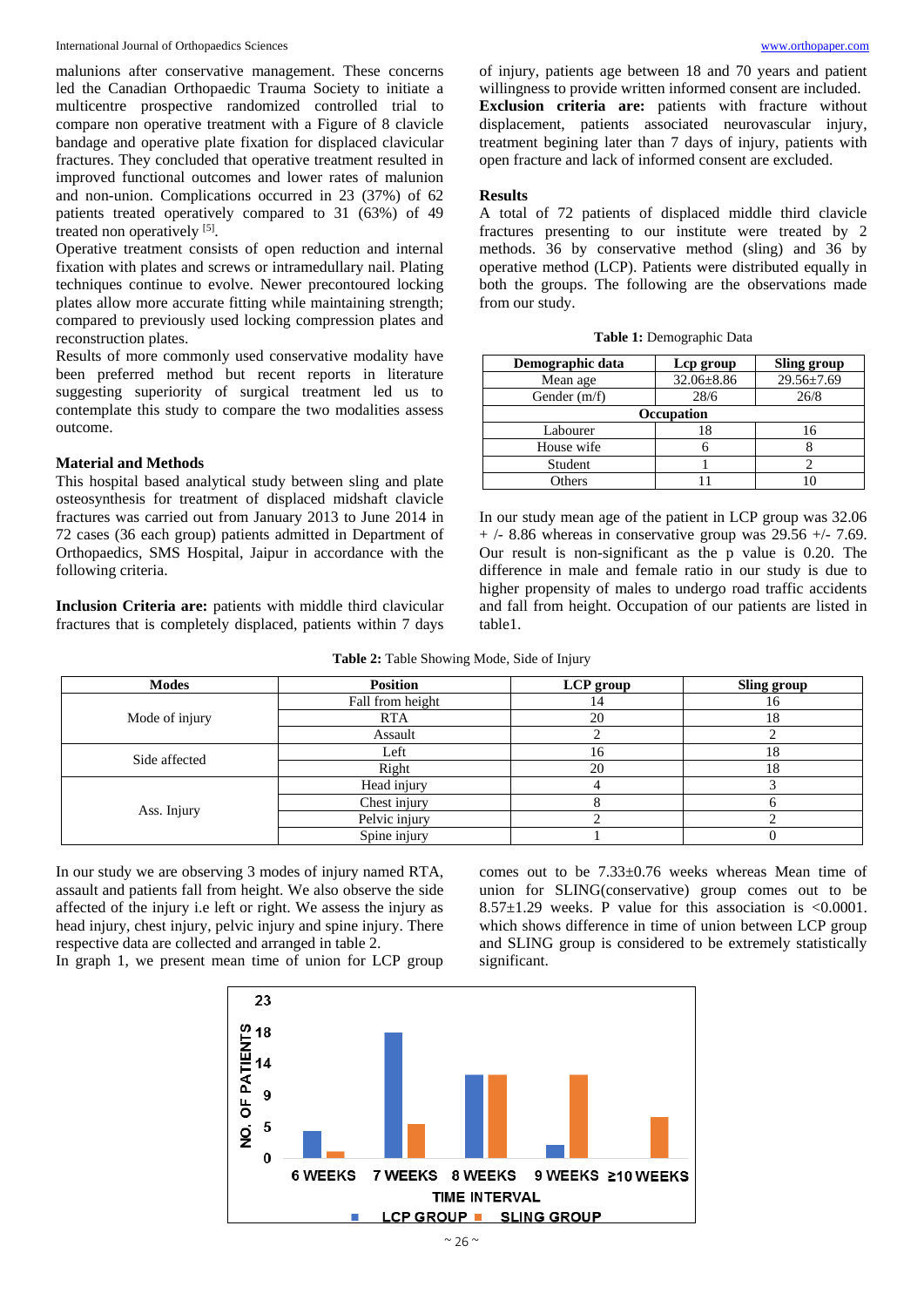### **Graph 1:** Distribution of patients according to time to fracture union

|  |  |  |  | <b>Table 3:</b> Dash Score and Constant Score |  |
|--|--|--|--|-----------------------------------------------|--|
|--|--|--|--|-----------------------------------------------|--|

| <b>Scores</b>    | Range     | LCP group | <b>Sling Group</b> |
|------------------|-----------|-----------|--------------------|
| Final dash score | $<$ 30    |           |                    |
|                  | $30 - 34$ |           |                    |
|                  | $35 - 39$ | 16        |                    |
|                  | 40 – 44   | 12        | 16                 |
|                  | $\geq 45$ |           |                    |
| Constant score   | $\leq 85$ |           |                    |
|                  | 86-90     | 30        |                    |
|                  | 91-95     |           |                    |

In our study mean Quick DASH score for LCP group comes out to be 37.72±4.43 whereas mean Quick DASH score for SLING group comes out to be  $40.14 \pm 4.16$ . P value for this association is 0.0198. P-value is  $\langle 0.05 \rangle$  which shows the difference in Quick DASH score between LCP and SLING group is considered to be statistically significant. The mean Constant score for LCP group comes out to be 92.44±1.44 whereas mean Constant score for SLING group comes out to be 88.34±1.92. The P value for this association is less than 0.0001.

In graph 2 we showed that no complications were associated with patients of shoulder pain except mild shoulder pain in only 2 patients. Whereas 4 cases of malunion and 2 cases of delayed union were noted with patients managed conservatively. No cases of non-union were reported with any of the patients in either group. No cases of wound dehiscence and infected implant were reported.



**Graph 2:** Final Outcome

# **Discussion**

Historically, clavicle fractures have been considered best treated non operatively, with good outcomes. Vast majority of fractures healed with variable amount of cosmetic deformity. But recently there has been a trend towards operative approach to facilitate early mobilization and better functional outcome. Controversy remains concerning operative versus non operative treatment.so, we have studied functional outcome between operative and non-operative group. Between January 2013 to June 2014, a total of 72(36 each group) patients with displaced midshaft clavicle fractures with age between 18 to 53 years were treated with either open reduction and internal fixation using anatomical locking clavicle plate(36) or managed conservatively using a sling(36). Mean age of the patient in LCP group was  $32.06 +/-$ 8.86 whereas in conservative group was 29.56 +/- 7.69.There were 28 males and 6 females in lcp group whereas 26 males and 8 females in conservative group. In lcp group the mode of injury was RTA in 20 cases fall from height in 14 cases and

assault in 2 cases whereas in conservative group the mode of injury was RTA in 18 cases fall from height in 16 cases and assault in 2 cases. In lcp group right side was affected in 20 patients & left side was affected in 16 patients whereas in conservative group right side was affected in 18 patients & left side was affected in 18 patients. All patients were operated within 7 days of injury. With respect to lcp group intra-Operatively, no complications like bleeding or neurovascular injury were encountered in any patients. In postoperative period, we had no complication like delayed union, non-union, implant failure, osteomyelitis, fracture at plate end, deformity except two cases of mild pain. Whereas with conservative group 4 cases of mal-union and 2 cases of delayed union were noted.

Majority of fractures united at around 7 - 8 weeks with mean time of union as  $7.33+/0.76$  weeks in LCP group and  $8.57 +$ /-1.29 weeks in CONSERVATIVE group. Majority of patients had final DASH score between 35 to 45 with mean score of 37.72 +/- 4.43 in LCP group and 40.14 +/- 4.16 in CONSERVATIVE group. Final Constant score of LCP group was between 90 - 95 and majority constant score in conservative group was between 85 – 90. All patients had a good range of motion.

# **Conclusion**

The conservative method of managing un-displaced or severely-comminuted clavicular fracture with brace and sling gave good functional and radiological results. But conservatively treated displaced non-comminuted clavicle fractures had increased rates of non-union, malunion and poor functional outcomes compared to operatively treated patients. Though better cosmesis, intramedullary fixation is not favoured due to higher complications like difficulty technique, implant impingement or migration, need for implant extraction, etc.

In our study we found that open reduction and internal fixation using precontoured anatomical locking compression plate facilitated:

- 1. Anatomical reduction
- 2. Stable and rigid fixation
- 3. Better implant for all types of clavicle fractures as implant is anatomically contoured
- 4. Less operative time
- 5. Less implant failure rate
- 6. Less implant removal rate
- 7. Accurate screw placement that prevents neurovascular injury
- 8. Faster union
- 9. Better functional outcome
- 10. Faster return to day to day activity with minimal complications

Although our study has its own pitfalls like small sample size and small follow up but on the basis of short-term results of our study we can safely conclude that pre-contoured anatomical plate is preferred for the treatment of displaced midshaft clavicle fractures with better functional outcome and faster recovery compared to conservative mode of treatment. We hereby suggest that large multicentric randomized control trials are necessary to substantiate our results.

#### **References**

1. Rockwood and Green's Fracture in Adults 7<sup>th</sup> edition 1106-1143.